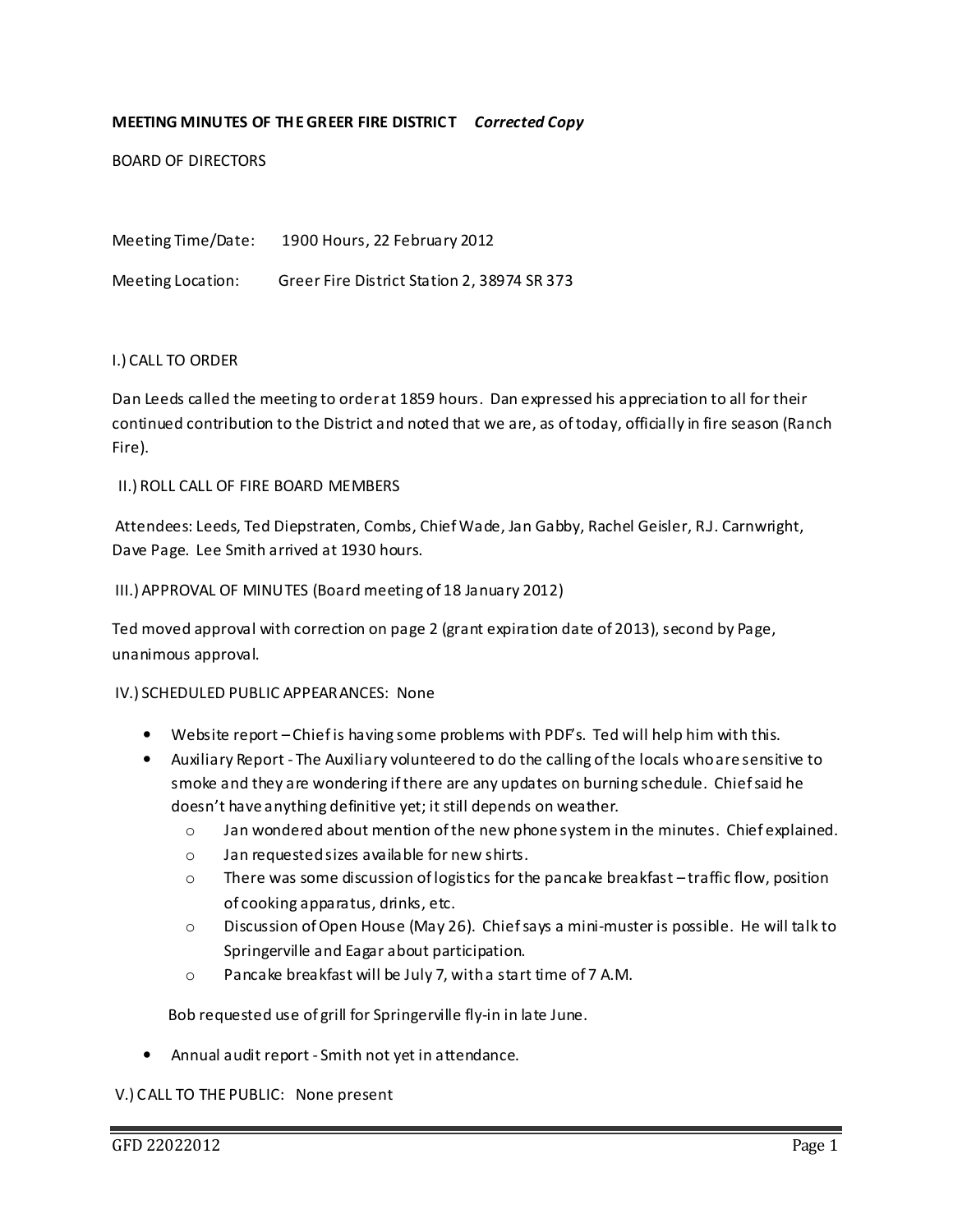## VI.) REPORTS AND CORRESPONDENCE

- A.) Chief's Report
	- Chief reiterated that fire season is officially underway. Ranch Fire was approximately 1000 acres at containment. Forest Service had three Type 6, one dozer; Eagar had two Type 6, one Type 3; Springerville had two Type 6; St. Johns one Type 6. Howard Carlson was the I.C. until he turned it over to D.O.C. with Darrel Craig in charge. Cause is unknown.
	- For month of January 10 calls, 4 EMS, 3 MVA, 1 snowmobile accident with a fractured leg and a helicopter assist and 2 public assist calls. Chief was pleased with our response to the snowmobile accident. Matt and R.J. responded with the toboggan and equipment as well as Chief.
	- No vehicle maintenance problems.
	- Dan noted that R.J. serviced the pump engine on the pump on 1740. Dan serviced the engine on the pump on 1746. Safety checks on the fleet will be done next week.
	- Dan expressed appreciation to those who put the overload springs on the new truck. All the work done by us is a dollar savings.
	- Chief says turnouts are now in good shape.
	- We do now have a UPS account. We will be purchasing a scale.
	- Training:
		- $\circ$  Chris did the emergency driving training. This coming Tuesday he will do the driving portion of it. Rachel is doing her 130-190 class.
		- $\circ$  Eagar is doing a standard fire refresher March 8 10. The Show Low one is April 20 or 21 (two different ones). They do it as an actual incident. R. J. is signed up for several wildland classes over the next couple of months.
		- $\circ$  R.J. and Chief finished a computer course on E.M.S. charting. Chief does not think electronic charting will work well for us due to smaller staffing. Dave asked whether some of the agencies are not doing it and having success with it? Chief feels drop sheets work best for units which are non-transporting.
		- o Chief will be taking a class for Combi-tube March 1. He will then train our personnel in the procedure.
		- $\circ$  Basic fire investigation class is coming up in March. R.J. will be attending an incident safety officer's class in Tucson March 1 and 2.
		- $\circ$  March 19 and 20 there will be a class by Jim Saunders on governmental accounting.
	- A Google calendar has been set up to show the schedule of each individual.
	- Rollers and hinges have been ordered for the main doors.
	- Chief Sluiter will be out of town March 7 13.
	- Rachael's wedding is scheduled for March 3 at 4 P.M. at the Greer Community Center.
	- Chief feels that if all our fuels reduction money is not used at the end of the summer we should open it up to areas such as Green's Peak Hideaway.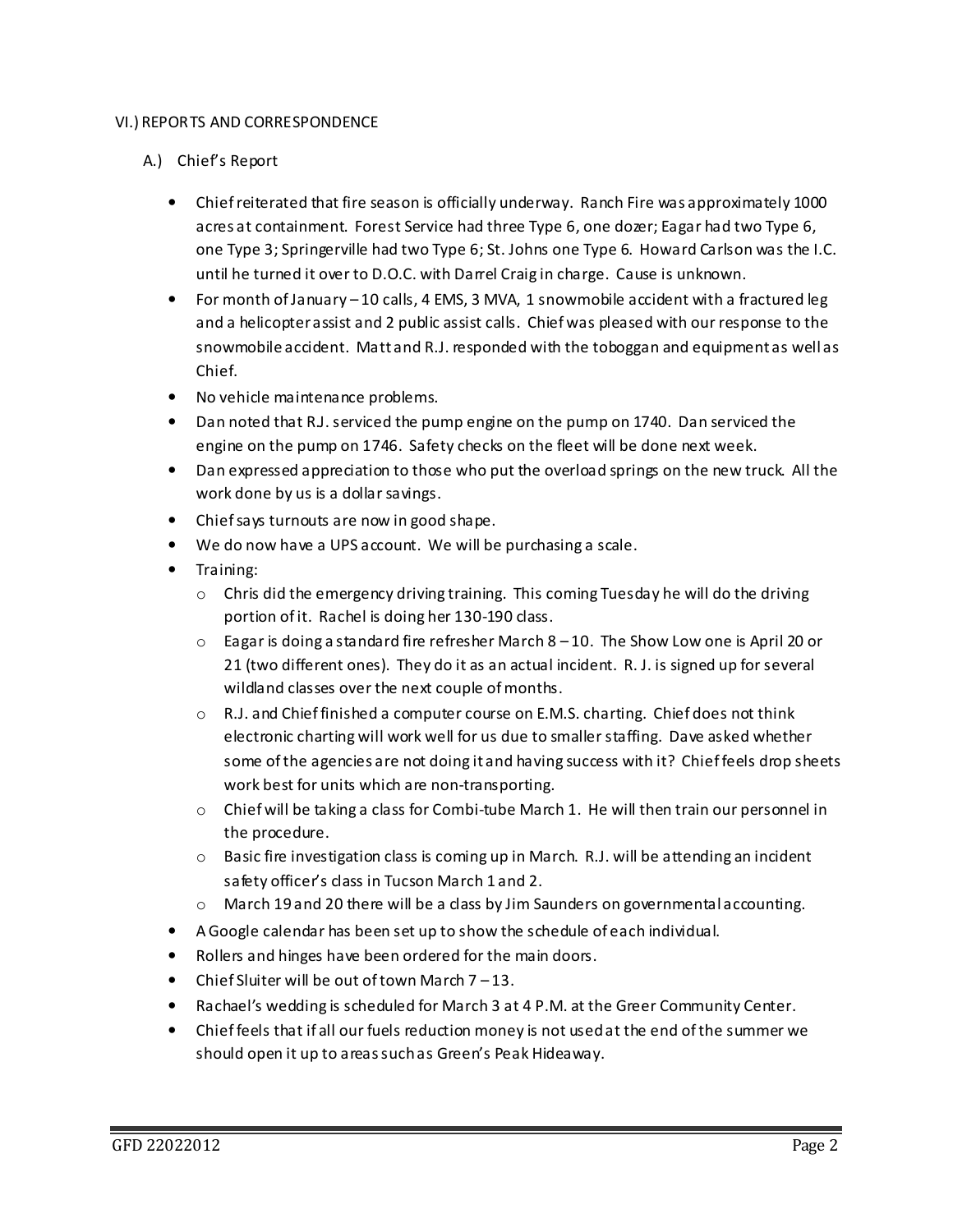- Lee mentioned that a Post Fire Mitigation grant is coming up in March which will be administered by the County and the U of A extension. This is to provide relief to individuals who have suffered loss in the Wallow Fire.
- Lee gave update on the recent community meeting regarding proposed burning on the west side of the Valley.
- Turnout racks should be done the first week of March.
- Nutrioso would like any turnouts we have available. This would require a release of liability waiver.
- Rachel's last day will be May 31.
- Matt's last day will be March 4.
- Testing will be set up for new hires soon.
- Dave asked whether there will be advanced testing for the people we have now.
- There was discussion of the moving of NPX out of Greer.
- Communications generally working good.
- Chief was not at all happy about us not being requested to respond to the Ranch Fire.

# B.) Chairman's Report

- Thanked all for good safety effort. Dan was pleased with the emergency driving training last night. It was a good refresher for all of us. He emphasized "buy local and buy American" for the sake of both our local and national economies. Dan asked whether we ever got the smoke masks for Wildland fires?
- Discussion of ordering F500. Chief wants to order 100 gallons at \$25 per gallon.
- Dan asked whether we have any way of charging the new radios in the field.

# C.) Treasurer's Report

- Lee will be printing out a page to go to the secretary with the account amounts rather than calling them out because we now have seven accounts.
- Lee reviewed the procedures he proposes to move over to the new accounts.
- Lee then reviewed the budget printout.
- We are at 65% of the year.
- Bob suggested that for purposes of having the account amounts on the record they probably should be called out in the meeting. There was discussion of whether Bellinger Springs was paid. There was discussion of delinquent property taxes and all agreed that Greer has an outstanding record in comparison to the rest of the County.
- Lee then read account balances.

General Fund (4 accounts):

| Apache County Treasurer | \$104,245 |
|-------------------------|-----------|
| Pavroll                 | \$15,050  |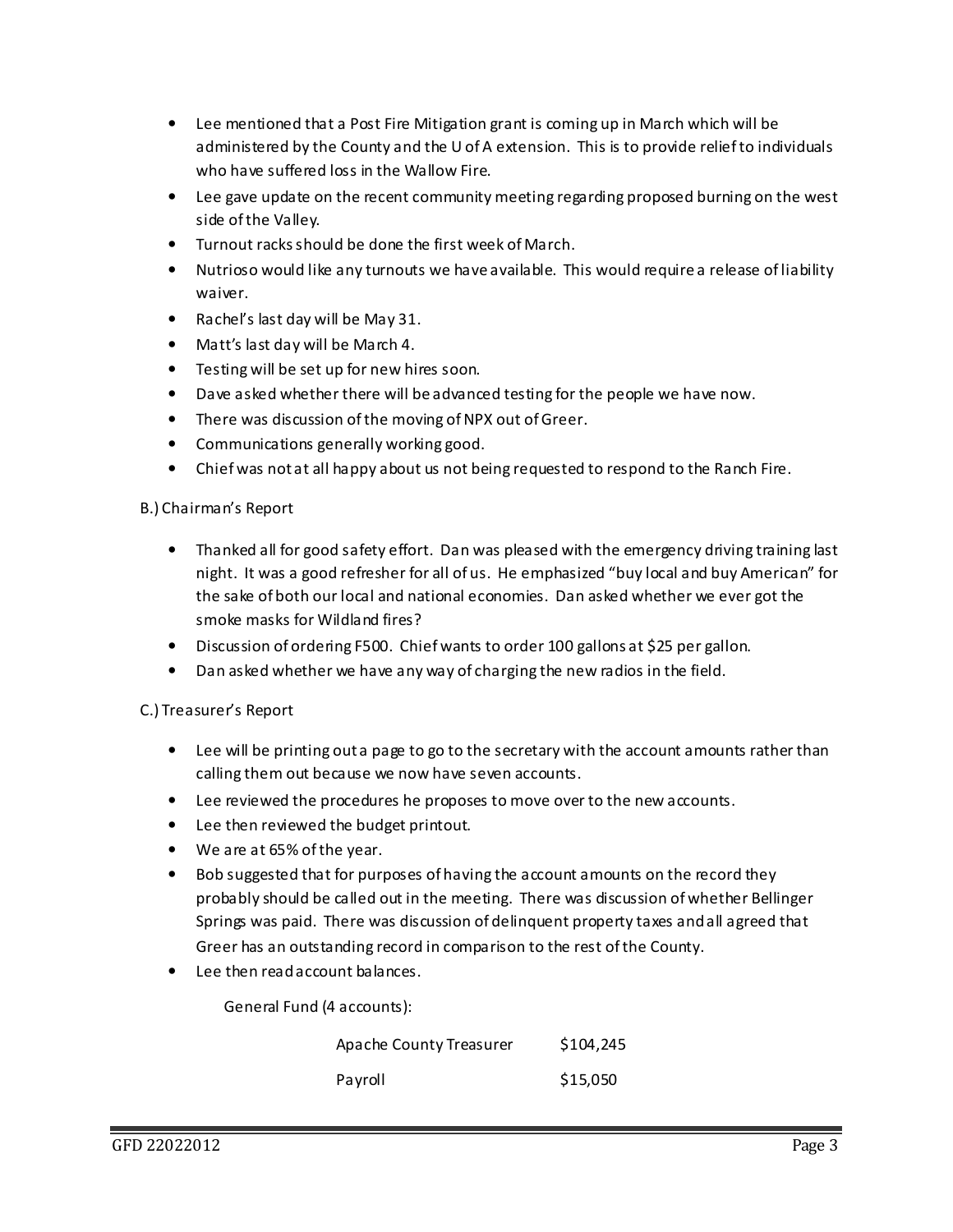| Special Revenue            | \$130,961 |  |
|----------------------------|-----------|--|
| Capital                    | \$11,790  |  |
| Non-General Fund Accounts: |           |  |
| <b>GFD Auxiliary</b>       | \$5,817   |  |
| <b>GFD Pension</b>         | \$11,268  |  |

Bellinger Springs 51,021

- Dan asked whether everyone had taken their draw from the pension fund for last year? Lee said one individual has not cashed his check yet.
- Dan moved adoption of the Treasurer's report as reported. Second by Ted. Unanimous approval.
- Chief gave a property tax oversight commission update. Our assessed value decreased roughly three million dollars from FY 2011-12 to 2012-13 and the tax rate increased from \$1.09 to \$1.32. If your assessed value drops more than 20% for two consecutive years you have the right to override the 8% cap without a vote. So, next year, based on an 8% cap we will be looking at a tax levy of \$351,291. Chief said that if there are no questions he will send it in. There were none.

D.) Committee Reports –None scheduled

- E.) Correspondence Received:
	- Dan had a letter from the Greer Civic Association advising of the dates of Greer Days – June 15, 16, 17.

## VII.) DISCUSSION AND POSSIBLE ACTION CALENDAR

- A.) Personnel Issues
	- Brian Struble will try to test out of the EMT course to get his certification.
	- Shift coverage has been good with good cooperation.
	- Brian has not made his 75% in his 90 days probation. The only time he seems to come to training is when Chris is teaching.
- B.) Volunteer/Hiring
	- Robbie Sutherland new reserve.
- C.) Auxiliary Activities none
- D.) Standard Operating and Administrative Procedures
	- No S.O.P.'s. Chief and Chief Sluiter are working on shift rate (060).
- G.) Bumper / Winch Lee moved to table Bob, second, unanimous